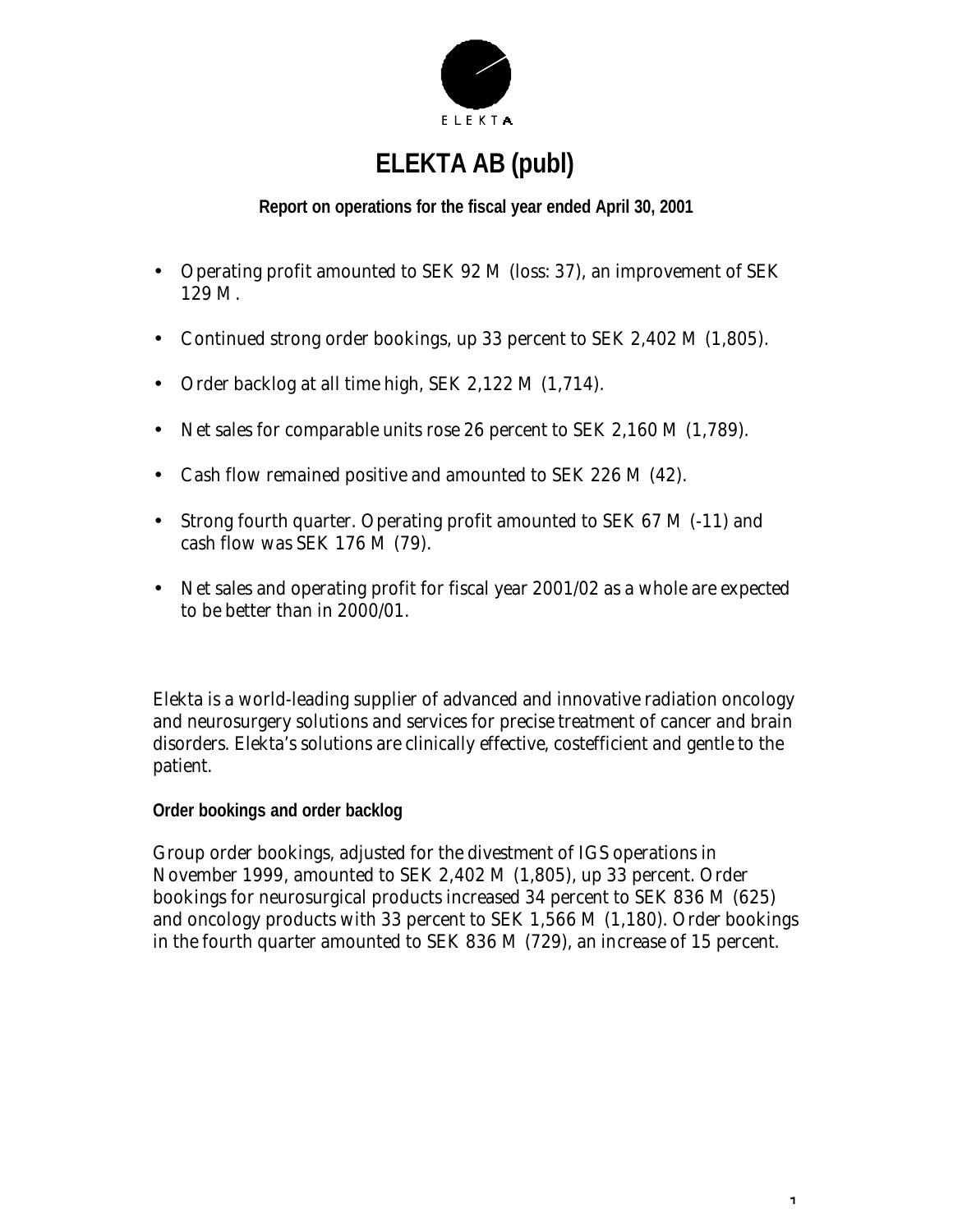



| Order bookings              | Quarter 4 | Quarter 4 | 12 months | 12 months Comp. |        |
|-----------------------------|-----------|-----------|-----------|-----------------|--------|
|                             | 2000/01   | 1999/2000 | 2000/01   | 1999/2000       |        |
| Europe, Middle East, Africa | 256       | 356       | 1,103     | 772             | 43%    |
| North and South America     | 337       | 244       | 748       | 634             | 18%    |
| Japan                       | 126       | 119       | 266       | 320             | $-17%$ |
| Asia excl Japan             | 117       | 10        | 285       | 79              | 261%   |
| Group                       | 836       | 729       | 2.402     | 1,805           | 33%    |

#### *Elekta market leader in Europe*

Order bookings in Europe, the Middle East and Africa rose 43 percent to SEK 1,103 M (772). In particular in Europe and the Middle East substantial investments and modernization are made in the healthcare sector. Great Britain for example has implemented an extensive expansion and modernization of oncology care. Elekta was highly successful in the procurement of resulting contracts and strengthened its market-leading position in the European market.

#### *Strong order bookings in the US during the fourth quarter*

Order bookings in North and South America amounted to SEK 748 M (634), an increase of 18 percent. The recently implemented reorganization and the strengthening of the sales and service organization resulted in improved order bookings during the fourth quarter.

#### *Breakthrough in oncology in Japan*

Order bookings in Japan were lower than in the preceding year and amounted to SEK 266 M (320), due to lower order bookings for magnetic encephalographs. Sales in Japan consist predominantly of neurosurgical products. Approval of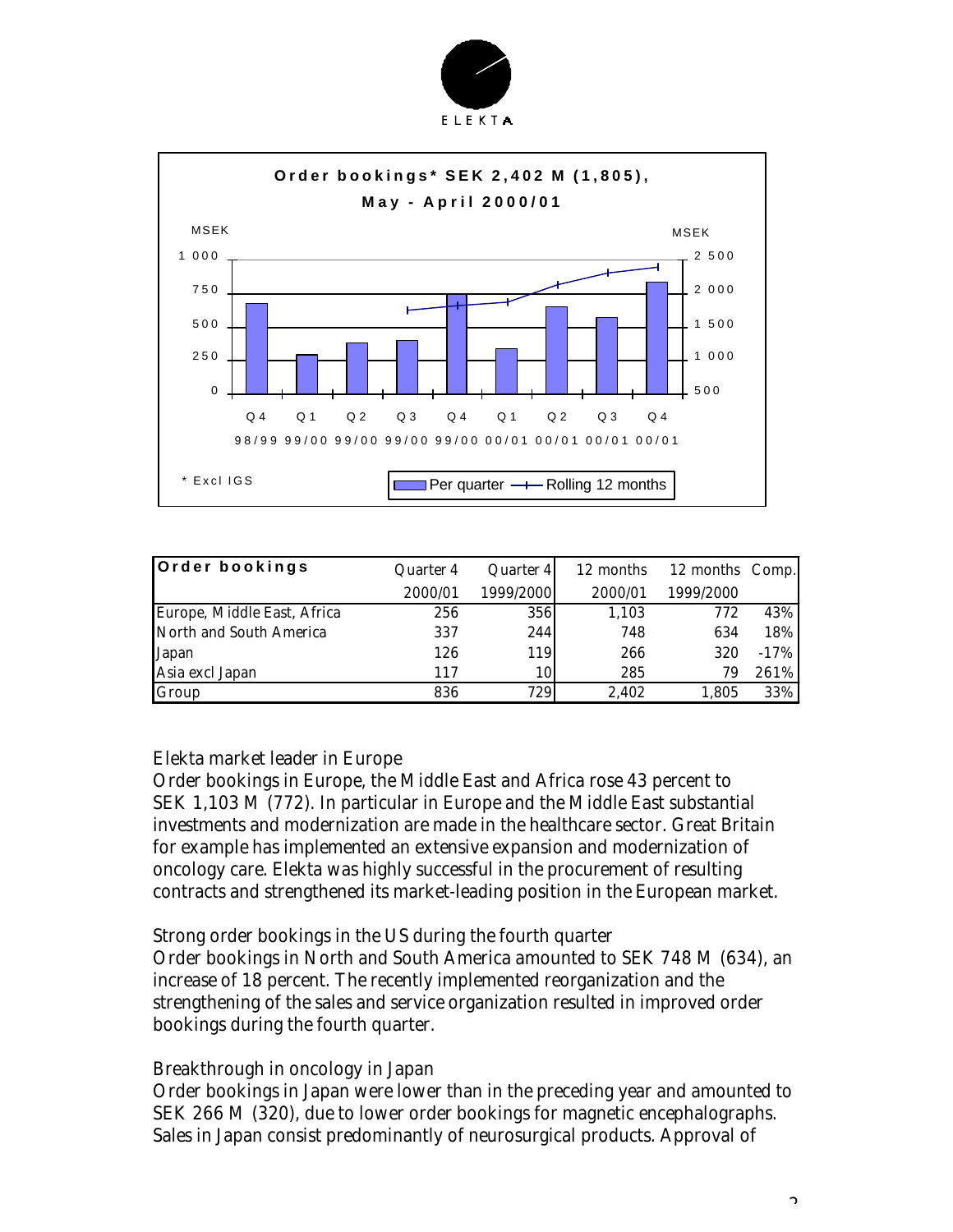

Elekta's oncology products was received from the Japanese authorities and the first system for radiation of cancer was delivered during the fourth quarter.

### *Strong recovery in Asia*

Order bookings in Asia developed positively and rose to SEK 285 M (79). The health-care markets in Asia are improving successively in pace with economic recovery in the region. During the year, Elekta reported successes in China, Korea, Taiwan and Australia.

The Group's order backlog at April 30, 2001 rose 23 percent to SEK 2,112 M (1,714), a record high.

#### **Net sales**

The Group's net sales rose 21 percent to SEK 2,160 M (1,789). Excluding operations divested during 1999/2000 net sales increased 26 percent. Currency movements, mainly the weakness of Swedish kronor against US dollars and Japanese yen increased net sales positively by 8 percent. Net sales of neurosurgical products rose to SEK 833 M (718), and net sales of oncology product rose to SEK 1,327 M (1,071). The number of deliveries of installations for neurosurgery and oncology increased during the year. Net sales for products and services including technical service in the after sales market increased by 40 percent. The after sales market accounts for 29 percent of net sales.

| <b>Net sales</b>            | Quarter 4 | Quarter 4 | 12 months<br>12 months Comp. |           |        |
|-----------------------------|-----------|-----------|------------------------------|-----------|--------|
|                             | 2000/01   | 1999/2000 | 2000/01                      | 1999/2000 |        |
| Europe, Middle East, Africa | 388       | 161       | 955                          | 737       | 30%    |
| North and South America     | 179       | 181       | 770                          | 667       | 15%    |
| Japan                       | 89        | 165       | 307                          | 236       | 30%    |
| Asia excl Japan             | 52        | 34        | 128                          | 149       | $-14%$ |
| Group                       | 708       | 541       | 2.160                        | 1,789     | 21%    |
| of which                    |           |           |                              |           |        |
| Oncology                    | 418       | 266       | 1,327                        | 1,071     | 24%    |
| Neurosurgery                | 290       | 275       | 833                          | 718       | 16%    |

 $\Omega$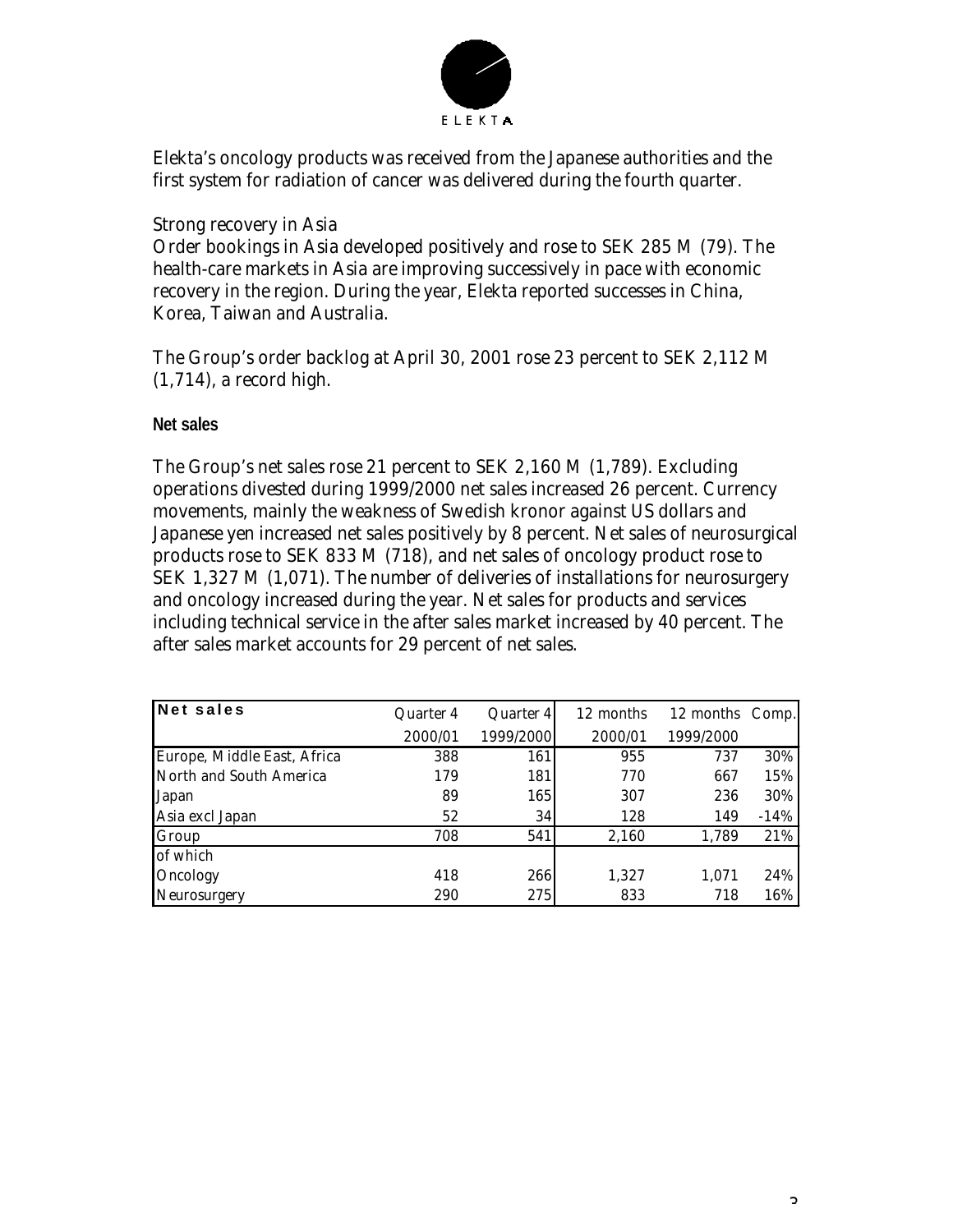



#### **Result**

Operating profit amounted to SEK 92 M (loss: 37), an improvement of SEK 129 M. The improvement was mainly due to higher net sales and favorable currency trends. The operating margin was 4 percent (neg: 2).



4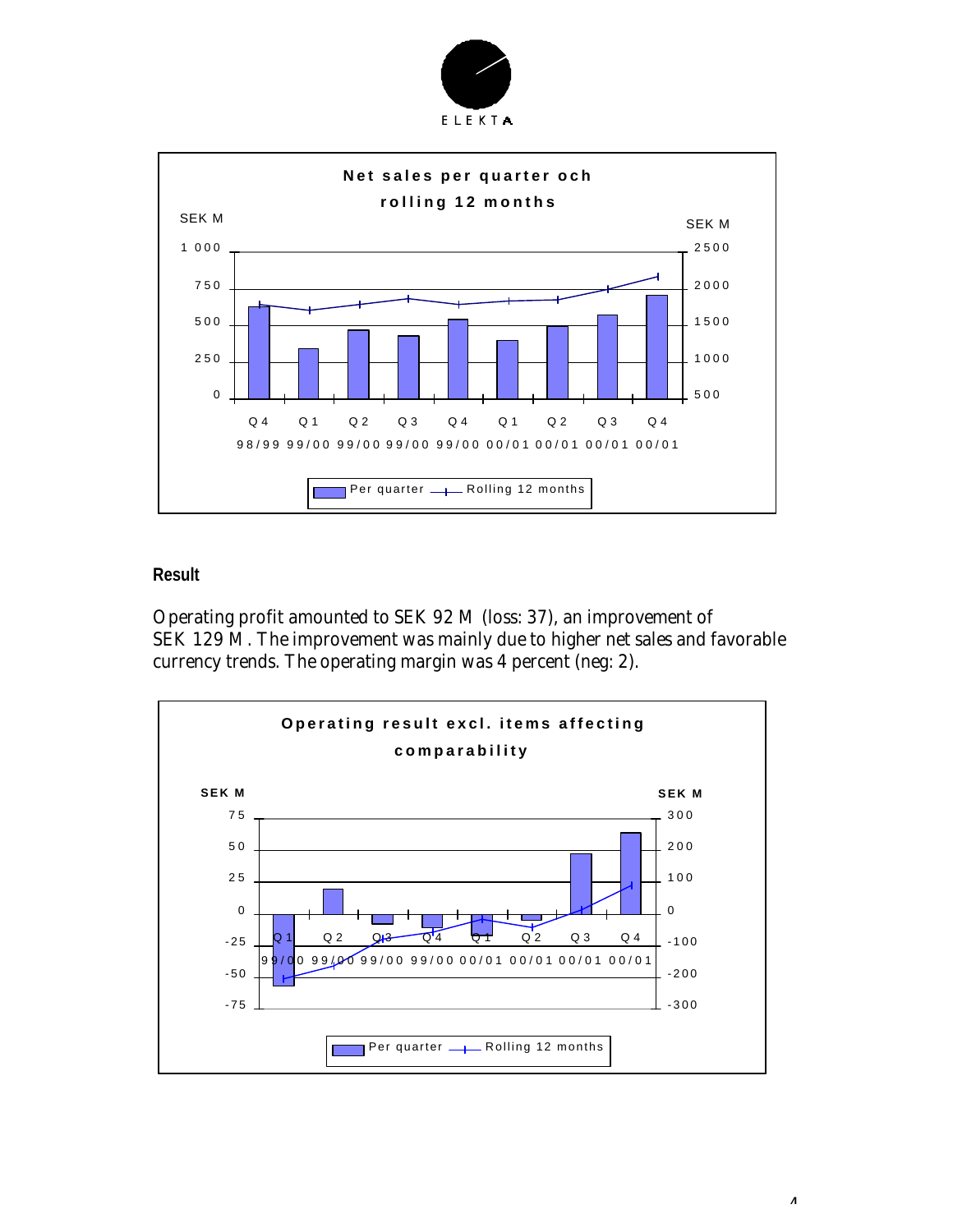

Operating profit for the fourth quarter amounted to SEK 67 M (loss: 11), an improvement of SEK 78 M. The improvement was mainly due to higher net sales.

Investments in research and development amounted to SEK 127 M (SEK 119 M in the preceding year, excluding IGS). These investments, which are expensed as incurred, corresponded to 6 percent (7) of net sales.

Net financial items amounted to an expense of SEK 23 M (expense: 32), including net interest expenses of SEK 35 M (56), of which the convertible debenture loan accounted for SEK 25 M (45). Earnings from participations in associated companies amounted to a loss of SEK 1 M (profit: 3), and foreign exchange differences totaled SEK 13 M (21).

Profit before taxes amounted to SEK 69 M (loss: 69). The profit after taxes was SEK 61 M (loss: 77).

Profit per share amounted to SEK 2.21 (loss: 4.24).

Return on equity amounted to 10 percent (neg: 22) and return on capital employed was 12 percent (neg: 3).



**Investments and depreciation**

Investments in intangible and tangible fixed assets amounted to SEK 50 M (57).

Amortization/depreciation of intangible and tangible fixed assets totaled SEK 74 M (78).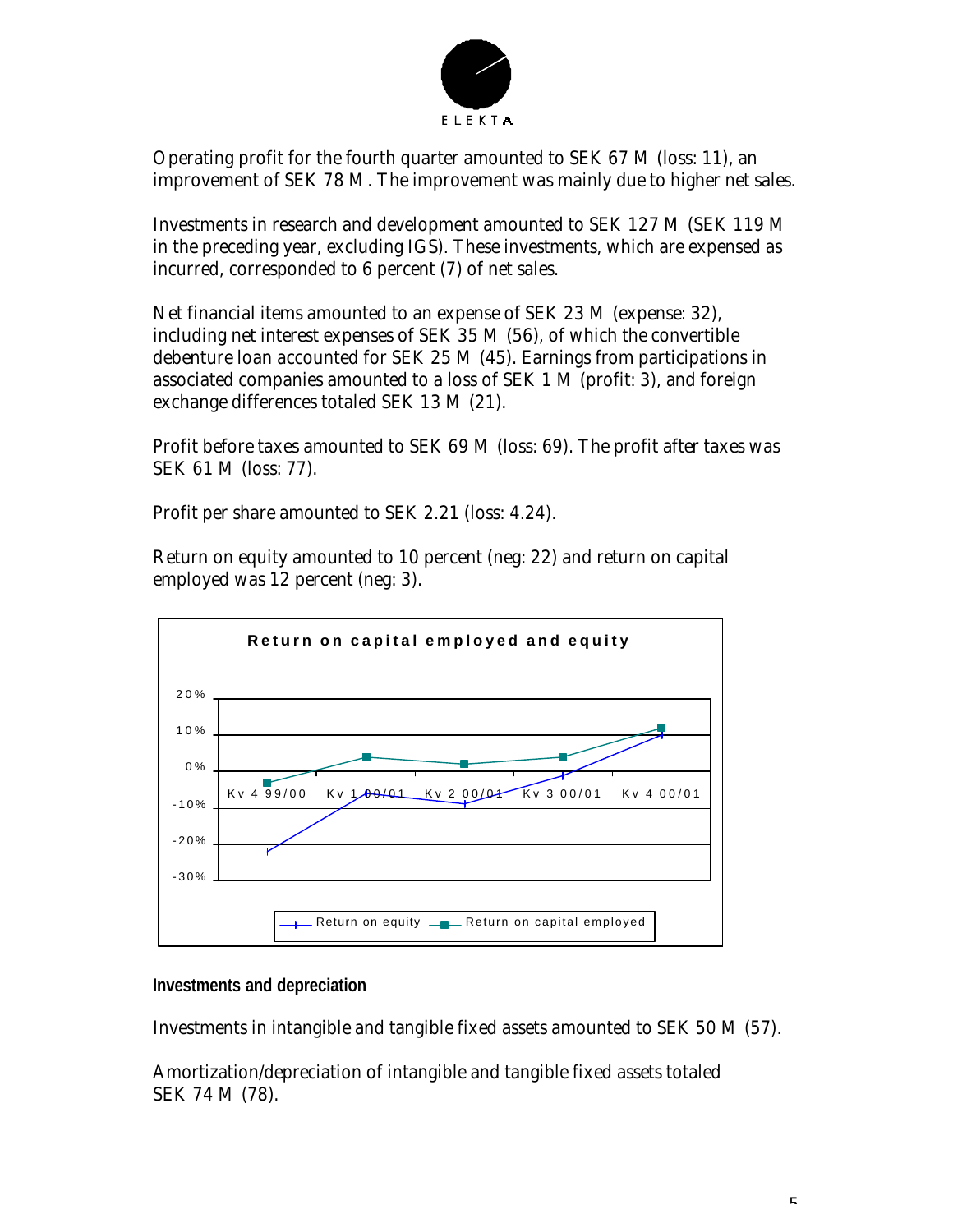

**Liquidity and financial condition**

Cash flow before investments was a positive SEK 268 M (11), as a result of the reported profit and a reduction in working capital. Cash flow after investments and divestments was a positive SEK 226 M (42).

As of April 30, 2001, the Group's liquid assets amounted to SEK 434 M, compared with SEK 249 M as of April 30, 2000. SEK 130 M (119) of bank balances is pledged, primarily as guarantees for received customer advances. If conversion does not occur prior to June 30, 2001, outstanding convertible debenture loans in a nominal amount of SEK 233 M must be refinanced not later than December 31, 2001. The conversion price is SEK 60.20. Full conversion results in 3,875,139 new B shares, corresponding to 12 percent of share capital. On June 18, SEK 66 M, corresponding to about 1,097,000 new shares was submitted for conversion.

Other interest-bearing liablilities decreased to SEK 47 M which means that the net debt/equity ratio is negative, -0.23.

Shareholders' equity increased to SEK 678 (576) M at April 30, 2001, as a result of the profit in the period of SEK 61 (loss 77) M, new issues SEK – M (344) option premiums of SEK 2 M (1) and translation differences of SEK 39 M (-5).

The equity/assets ratio increased to 33 (31) percent. Full conversion of the convertible debenture loan would increase equity/assets ratio with 11 percentage points.

### **New tax recommendation**

The Swedish Financial Accounting Standards Council has released a new recommendation regarding income taxes. The recommendation is to be applied in fiscal years starting as of January 1, 2001. The recommendation, which involves a change in accounting principles for Elekta, will be applied for the first time in the three-month interim report for the 2001/2002 fiscal year. The change in accounting principles means that the new principle is applied retroactively and that information for comparable years is adjusted. Deferred tax liabilities and tax receivables are reported in the balance sheet, with the corresponding change in shareholders' equity. Elekta has large loss carryforwards in Sweden, the UK and US.

## **Employees**

The average number of employees in the Group was 807 (794). The number of employees at the close of the period was 854, compared with 778 as of April 30, 2000.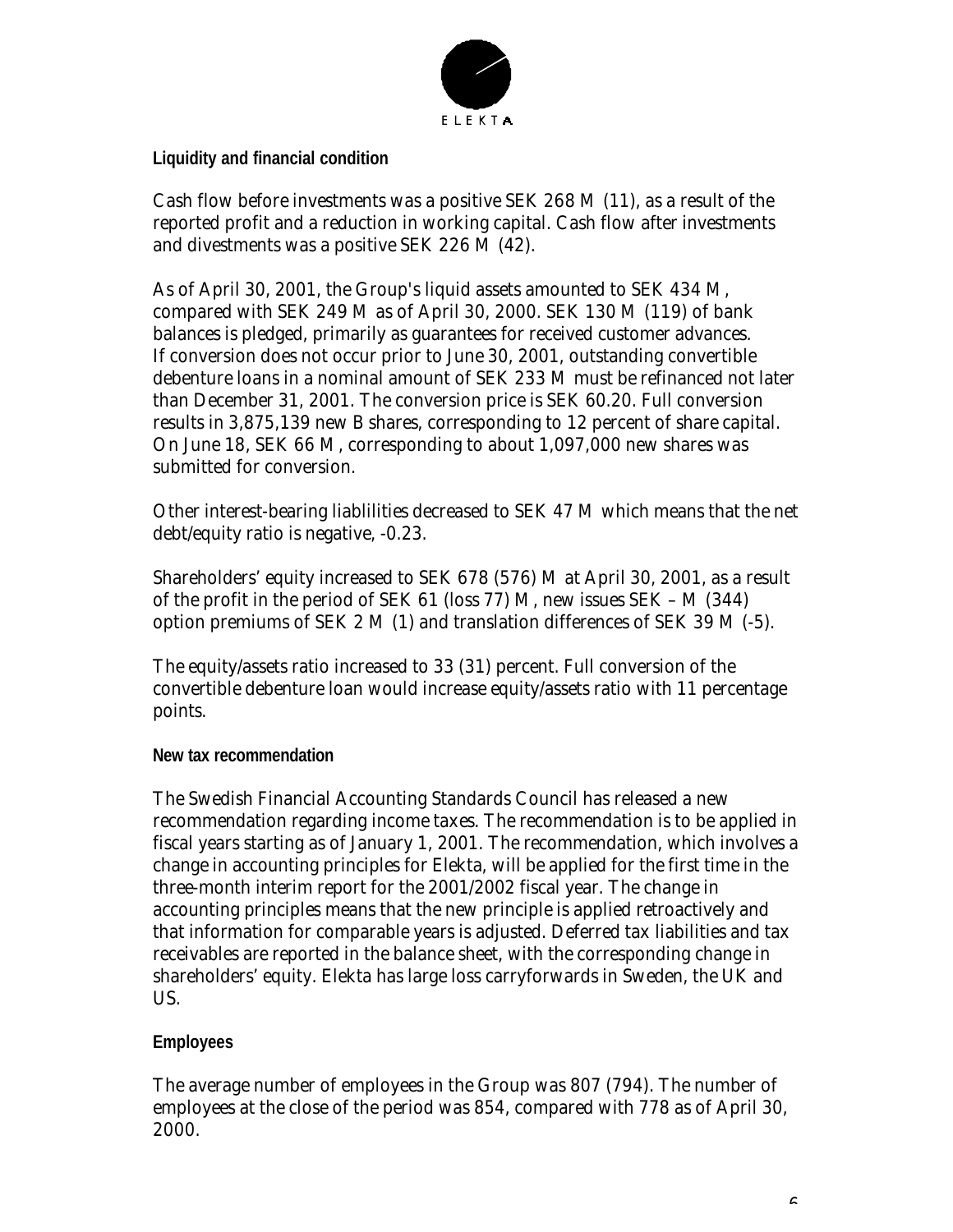

## **Parent Company**

Parent Company operations comprise Group management, joint Group functions and financial management. Parent Company profit before taxes was SEK 25 M (loss: 57). The figure for the current fiscal year includes dividends of SEK 50 M from subsidiary. The figure for the preceding year included SEK 18 M gain on the divestment of the IGS operations. The average number of employees was 13 (14).

### **Future prospects**

Net sales and operating profit for fiscal year 2001/02 as a whole are expected to be better than in 2000/01. Net sales for the first half of the year are expected to be lower than in the second half.

## **Proposed dividend**

The Board of Directors is not proposing that a dividend be paid for fiscal year 2000/01.

**Annual General Meeting**

The Annual General Meeting of the Company will be held on Thursday, September 27, 2001 at 2:00 p.m. in the Haga Forum Conference Center, Annerovägen 4, Solna.

**Financial information**

A three-month interim report will be issued on September 27, 2001.

Stockholm, June 19, 2001

ELEKTA AB (publ)

Laurent Leksell President

For additional information, please call: Lars Jonsteg, Senior Vice President, Corporate Relations, Elekta AB (publ) +46 587 254 82

Additional information on Elekta is available on the Internet: www.elekta.com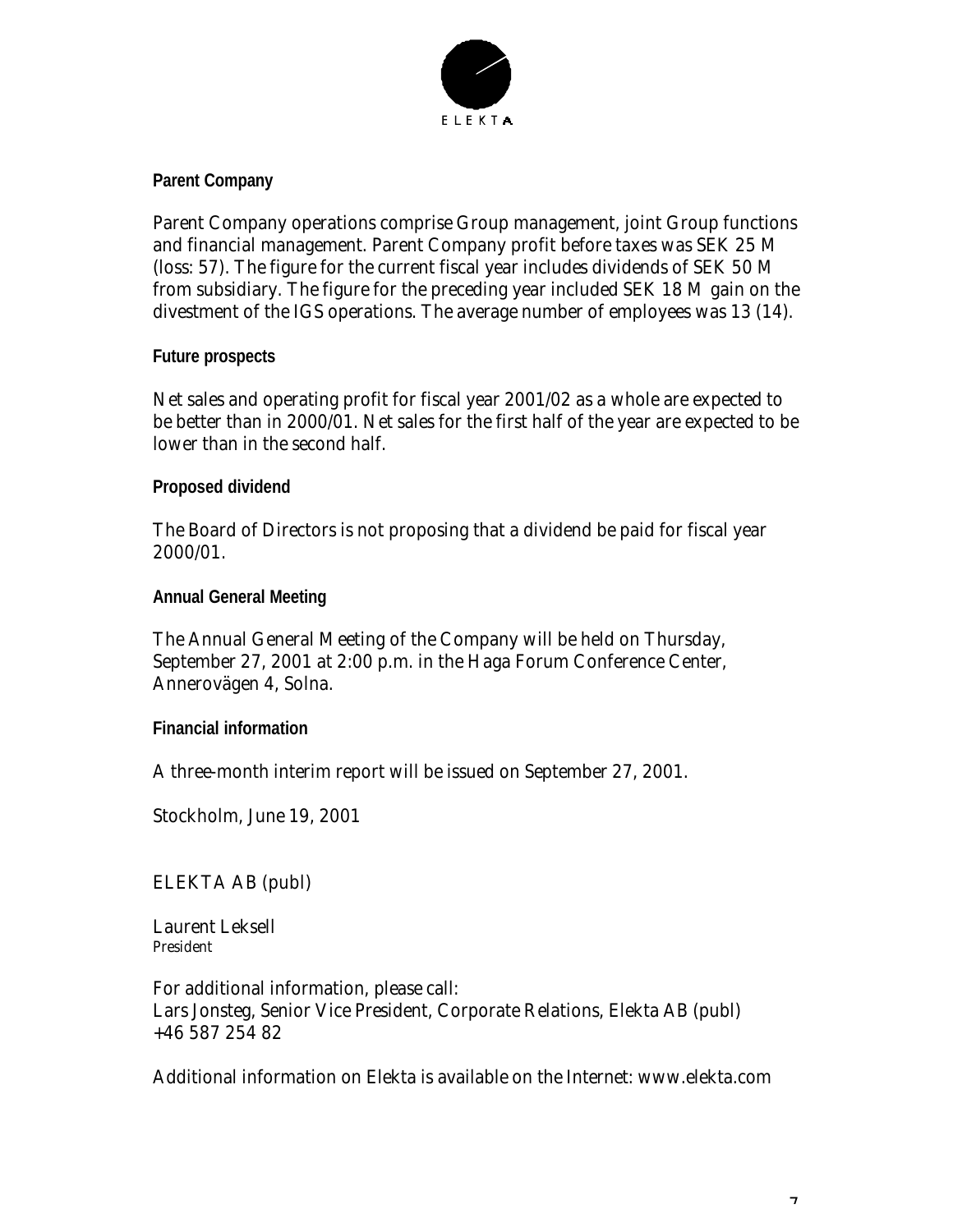

#### **INCOME STATEMENT**

|                                       | 3 months     | 3 months         | 12 months        | 12 months   |
|---------------------------------------|--------------|------------------|------------------|-------------|
|                                       | Feb. - April | Feb. - April     | May - April      | May - April |
| SEK M                                 | 2000/01      | 1999/2000        | 2000/01          | 1999/2000   |
| Net sales                             | 708          | 541              | 2,160            | 1,789       |
| Cost of products sold                 | $-446$       | $-374$           | $-1,402$         | $-1,156$    |
|                                       |              |                  |                  |             |
| Gross income                          | 262          | 167              | 758              | 633         |
| Selling expenses                      | $-87$        | $-77$            | $-320$           | $-294$      |
| Administrative expenses               | $-64$        | $-61$            | $-238$           | $-256$      |
| R&D expenses                          | $-44$        | $-32$            | $-127$           | $-129$      |
| Items affecting comparability         | 0            | $\boldsymbol{0}$ |                  | 19          |
| Exchange differences in operation     | 0            | $-8$             | 19               | $-10$       |
|                                       |              |                  |                  |             |
| <b>Operating result</b>               | 67           | $-11$            | 92               | $-37$       |
| Financial net                         | $-5$         | $-2$             | $-23$            | -32         |
| <b>Income before taxes</b>            | 62           | $-13$            | 69               | -69         |
| Taxes                                 | $-10$        | $-2$             | $-10$            | -8          |
| Minority                              | 1            | $\bf{0}$         | $\boldsymbol{2}$ |             |
|                                       |              |                  |                  |             |
| <b>Net income</b>                     | 53           | $-15$            | 61               | $-77$       |
|                                       |              |                  |                  |             |
| Net income per share                  | 1.93         | $-0.38$          | 2.21             | $-4.24$     |
|                                       |              |                  |                  |             |
| <b>CASH FLOW</b>                      |              |                  |                  |             |
|                                       |              |                  |                  |             |
| Operating cash flow                   | 83           | 7                | 140              | $-7$        |
| Change in working capital             | 112          | 108              | 128              | 18          |
|                                       |              |                  |                  |             |
| <b>Cash flow before investments</b>   | 195          | 115              | 268              | 11          |
| <b>Investments and disposals</b>      | $-19$        | $-36$            | $-42$            | 31          |
| <b>Cash flow after investments</b>    |              |                  |                  |             |
| and disposals                         | 176          | 79               | 226              | 42          |
|                                       |              |                  |                  |             |
|                                       |              |                  |                  |             |
| <b>BALANCE SHEET</b>                  |              |                  |                  |             |
|                                       |              |                  |                  |             |
|                                       |              |                  | 30 April         | 30 April    |
| <b>SEK M</b>                          |              |                  | 2001             | 2000        |
| Intangible fixed assets               |              |                  | 415              | 437         |
| Tangible fixed assets                 |              |                  | 94               | 81          |
| <b>Financial fixed assets</b>         |              |                  | 12               | 17          |
| Inventories                           |              |                  | 224              | 255         |
| Other current assets                  |              |                  | 883              | 797         |
| Liquid assets                         |              |                  | 434              | 249         |
|                                       |              |                  |                  |             |
| <b>Total assets</b>                   |              |                  | 2,062            | 1,836       |
| Shareholders' equity                  |              |                  | 678              | 576         |
| Minority                              |              |                  | 8                |             |
| Provisions                            |              |                  | 76               | 79          |
| Convertible debenture loan            |              |                  | 226              | 216         |
| Other interest-bearing liabilities    |              |                  | 47               | 113         |
| Interest-free liabilities             |              |                  | 1,027            | 852         |
| Total charoholdore' couity provisions |              |                  |                  |             |